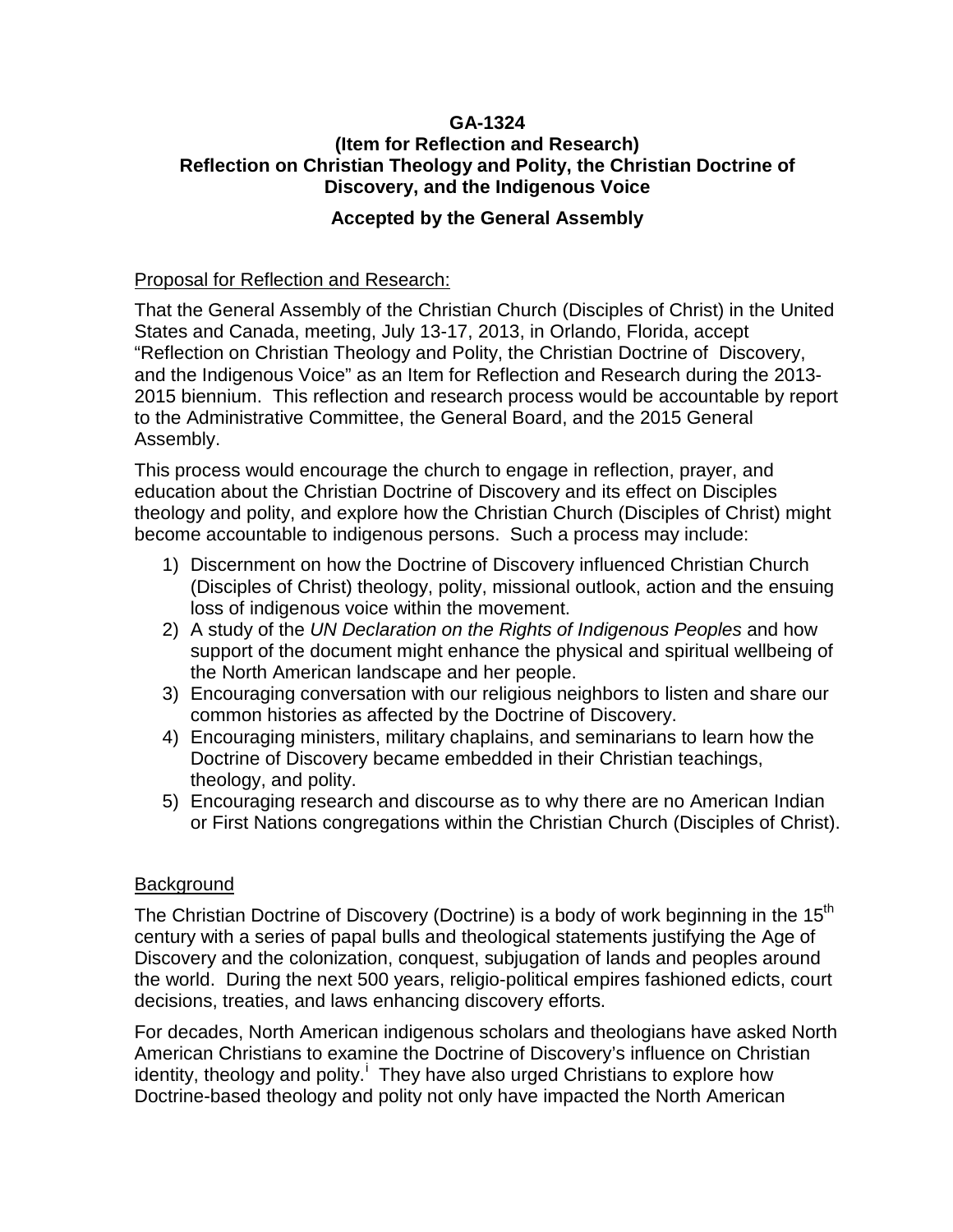<span id="page-1-0"></span>landscape historically but also continue to do so at the present time. The need for exploration is manifest in the cultural, communal, and individual damage experienced by American Tribal and First Nations people: American Indian and First Nations teenage suicides outpace all ethnic constituencies;<sup>[ii](#page-2-0)</sup> reservation unemployment ranks among the highest in North America;<sup>[iii](#page-2-1)</sup> the incidence of Type II diabetes is extreme;<sup>[iv](#page-2-2)</sup> and po[v](#page-2-3)erty is excessive.<sup>v</sup>

American Indian and First Nations voices are *chronically absent from* discussion in the United States and Canada.

Disciples of Christ have a particular responsibility to examine the presence of the Doctrine of Discovery because the Disciples began during an intense period of conflict with indigenous peoples. Writings of the church's founders (e.g., Alexander Campbell and Walter Scott) during this era indicate a social mindset similar to that of their peers. Therefore, the developing theology and polity of the Christian Church (Disciples of Christ) may have aspects of the Doctrine of Discovery embedded.

Exposing the Doctrine of Discovery's entrenchment within a Christian religious structure has recent precedents:

- 2009—Episcopal Bishops repudiate the Doctrine of Discovery.  $\frac{v}{x}$
- 2012—Unitarian Universalist Association and Quakers repudiate the Doctrine. Vil
- 2012—World Council of Churches Executive Committee denounces the Doctrine.<sup>[viii](#page-2-6)</sup>
- 2013—United Church of Christ Council for American Indian Ministry brings a resolution for repudiation of the Doctrine to the United Church of Christ General Synod.<sup>[ix](#page-2-7)</sup>

The weight of our peers' actions invites the Christian Church (Disciples of Christ) to thoughtful reflection concerning our theology and polity in the shadow of the Christian Doctrine of Discovery.

*For these reasons*, we call for the Administrative Committee to explore ways for the church to engage in reflection, research, prayer, and education so we might better become "a movement for wholeness in a fragmented world," and effectively respond to the brokenness of our society and our faith.

> Yakama Christian Mission, White Swan, WA Englewood Christian Church, Yakima, WA First Christian Church, Mount Vernon, WA First Christian Church, Bellingham, WA Lake Washington Christian Church, Kirkland, WA Open Gathering Christian Church, Bellevue, WA (Congregation in formation) Findlay Street Christian Church, Seattle, WA First Christian Church, Puyallup, WA Murray Hills Christian Church, Beaverton, OR